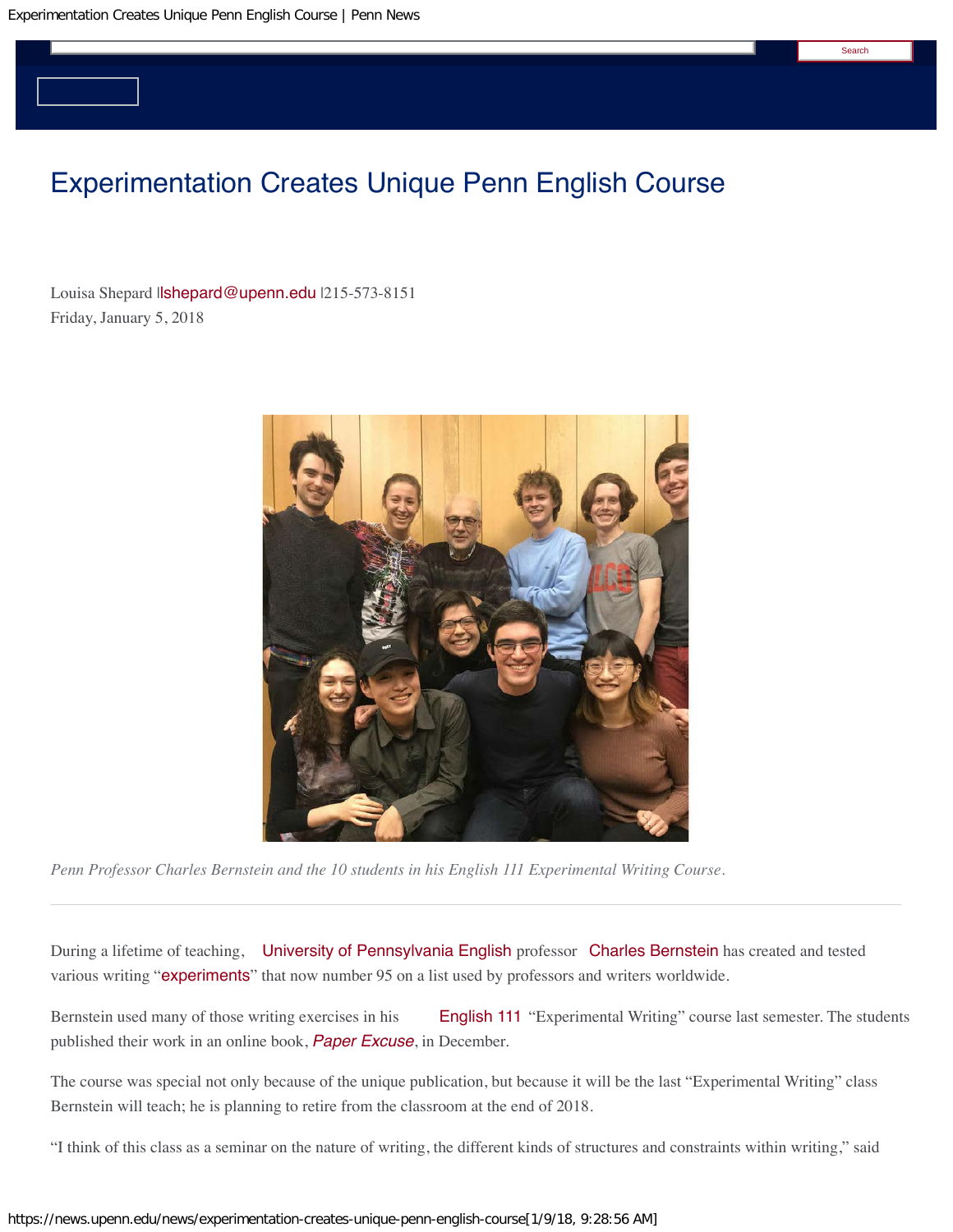Bernstein, who is Penn's Donald T. Regan Professor of English and Comparative Literature.

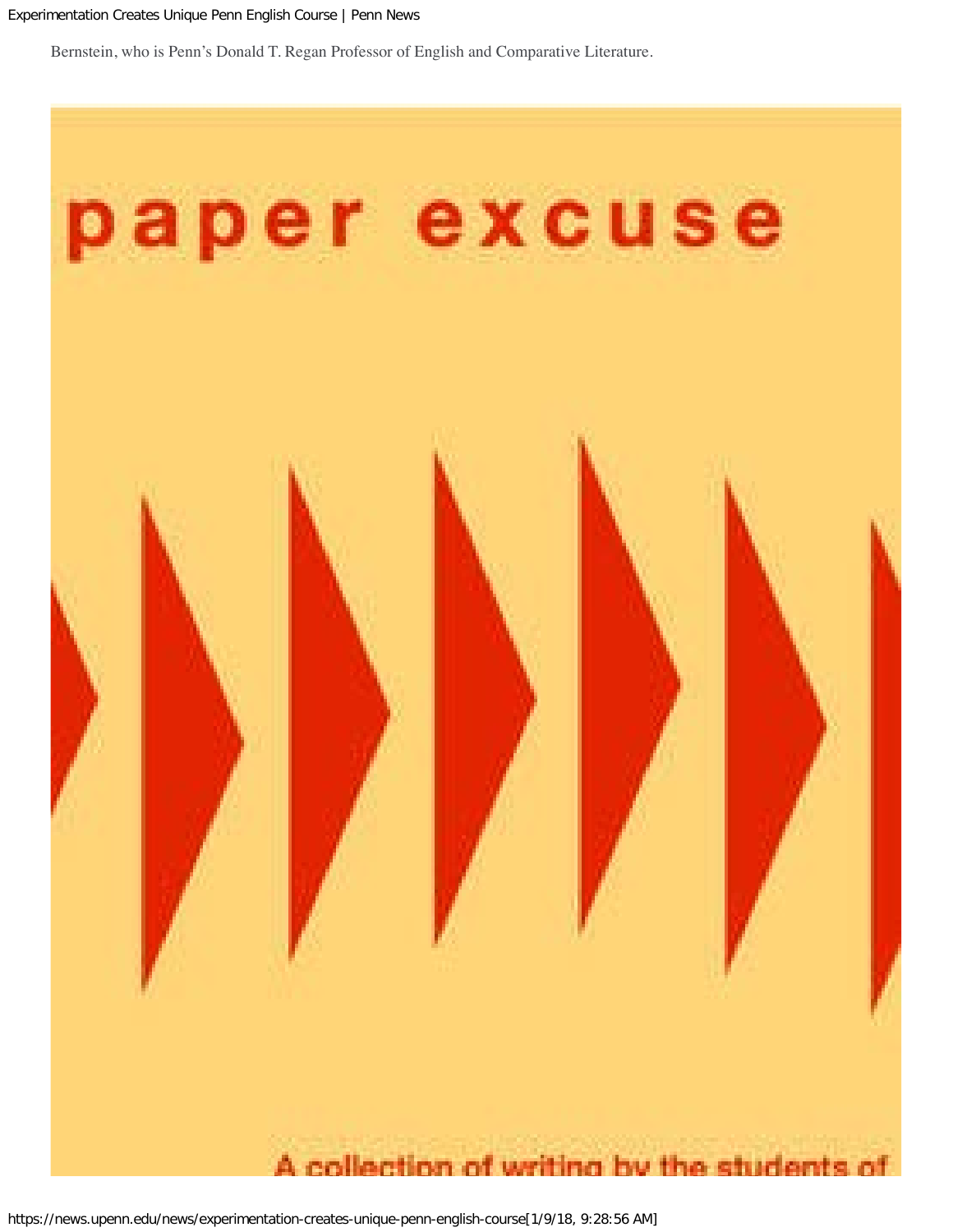

*The students produced an online book of their work.* 

"It feels like a poetry workshop," he said. "The aim, though, isn't to create poets or good poems but rather to be aware of the structures of language and so enrich your ability to write."

Although he is a poet, Bernstein usually teaches literature courses in the [School of Arts and Sciences](https://www.sas.upenn.edu/). "Experimental Writing which he has taught 10 times during his 15 years at Penn, is his only creative writing class.

The course's format, Bernstein said, is fairly consistent, pulling from his curated list of experiments, creative approaches to writing poems and "fomenting" comments.

Much of the work in the course is collaborative. During the frst few classes the students passed around a yellow legal pad and wrote an evolving poem in response to one another's contribution. Then one of the students used that raw material to create a new work.

"It is very specifc to the group and they get to know one another working in this way," Bernstein said.

The **[course syllabus](http://writing.upenn.edu/bernstein/syllabi/111.html)** includes an array of novel assignments. Cut a poem into sections and recombine it, translate a poem into another dialect, cross out words and make a poem from what remains. Jot down dreams every morning for 30 days and weave the thoughts into a poem. Write a poem in the form of an instruction manual or travel guide or a baseball lineup. Make a poem of 26 words, each beginning with the next letter of the alphabet. Write a poem inspired by a work at the [Philadelphia Museum of Art](https://www.philamuseum.org/) or the [Barnes Foundation](https://www.barnesfoundation.org/). Listen to a bird song and transcribe it into words.

|       | <b><i>EMOMETERS FOR STONE FRUIT</i></b> |  |
|-------|-----------------------------------------|--|
|       | 533 W<br>1742013                        |  |
| (Yes) |                                         |  |
|       |                                         |  |

https://news.upenn.edu/news/experimentation-creates-unique-penn-english-course[1/9/18, 9:28:56 AM]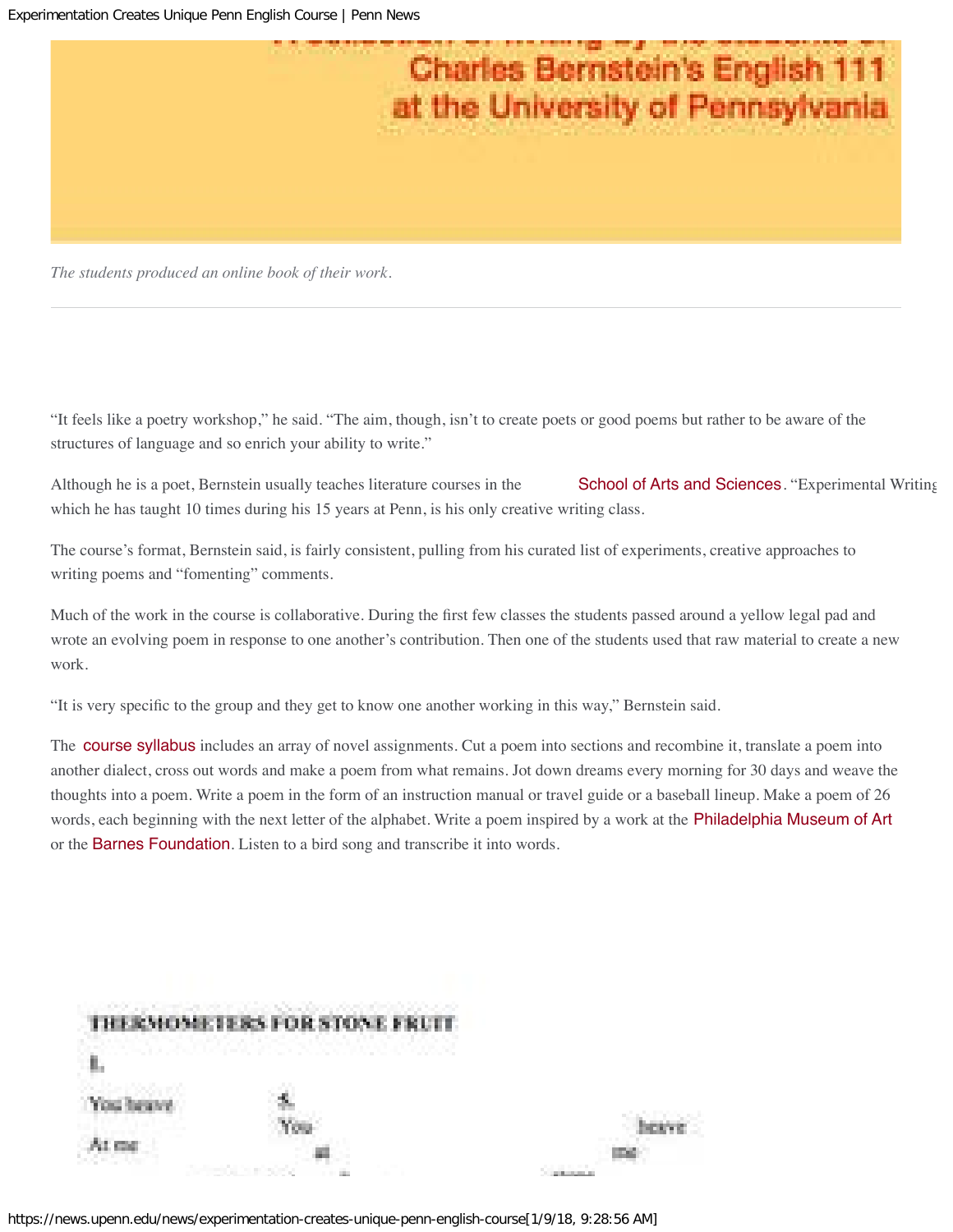

*The course employed several writing exercises, including graphic design, as in this one by senior Jack Kohler.*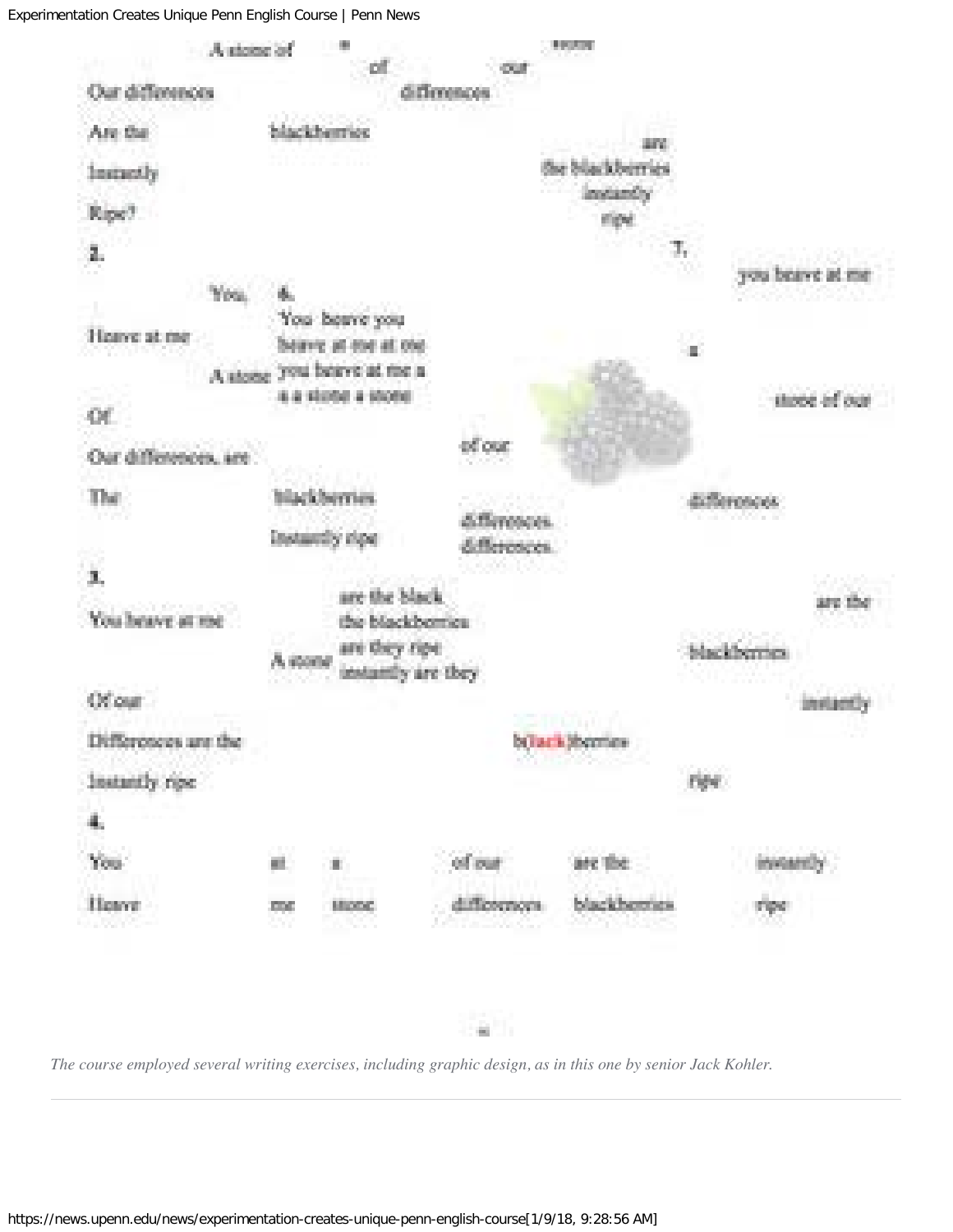Several students said an assignment to write for one hour, using a stream-of-consciousness approach, was particularly impactful.

"This simple task gave me more insight into 'stream of consciousness' writing than all my exposure to that style had ever before," said Jack Kohler, a senior from Rocheport, Mo., who said the class was one of the most enriching experiences he had at Penn.

Senior Regina Salmons said she used that approach to write with the prompt "I remember," resulting in one of her favorite written pieces.

"It created some really cool stuff," said Salmons, an English major from Methuen, Mass.

Using an online program to "scramble" one of her poems to re-order the words was another favorite assignment for Salmons because "it gave me a totally radical product," she said, adding that Bernstein was one of her most infuential professors at Penn.

Students were required to attend readings at Penn's [Kelly Writers House](http://www.writing.upenn.edu/~wh/), and some of the authors visited the class, including poets James Sherry, author of the book *Entangled Bank*, and Peter Gizzi, author of *In Defense of Nothing: Selected Poems, 1987-2011*.

Of the 10 students in the class last semester, about half were English majors and the others from STEM programs, including engineering and nursing.

"The class is radically different each time, focused on the thinking and interests and approaches of the enrolled students," Bernstein said. "The small group works in a way that fully engages the students. They are always reading and commenting on each other's work. They have a shared life at Penn, and their writing for the class intensively refects their experience as undergraduates."

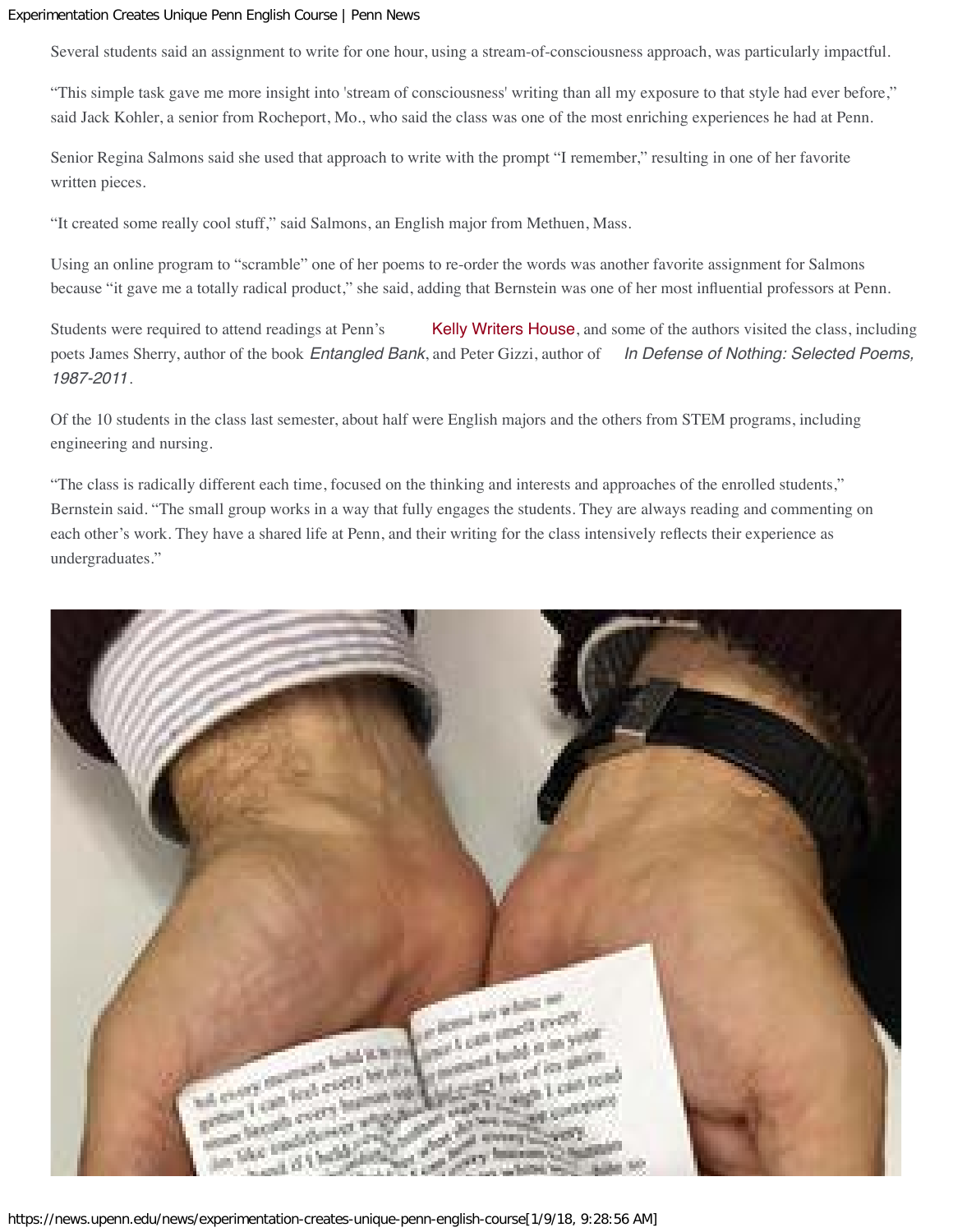

*Freshman Kelly Liu made a paper sculpture in the shape of a caulifower referencing the frst line of one of her poems.* 

The **[Paper Excuse](http://www.writing.upenn.edu/bernstein/syllabi/111/Paper-Excuse_111_F17.pdf)** publication reflects the range of the 14-week semester. Each student chose and created a section, and Bernstein put the book together.

Over the years, the form of the class publication has changed, from stapled paper copies to a chapbook to a website.

"Publishing writing and exchanging writing is crucial," Bernstein said.

The fnal assignment, in addition to the online publication, was to make an object to share with the class related to the course.

"In this pervasive digital environment, it's valuable to create, and share, something physical," said Bernstein.

Freshman Kelly Liu of Palo Alto, Calif., made a paper sculpture out of words that looks like a caulifower, referencing the frst line in one of her poems "extol every moment hold it in your palm like caulifower."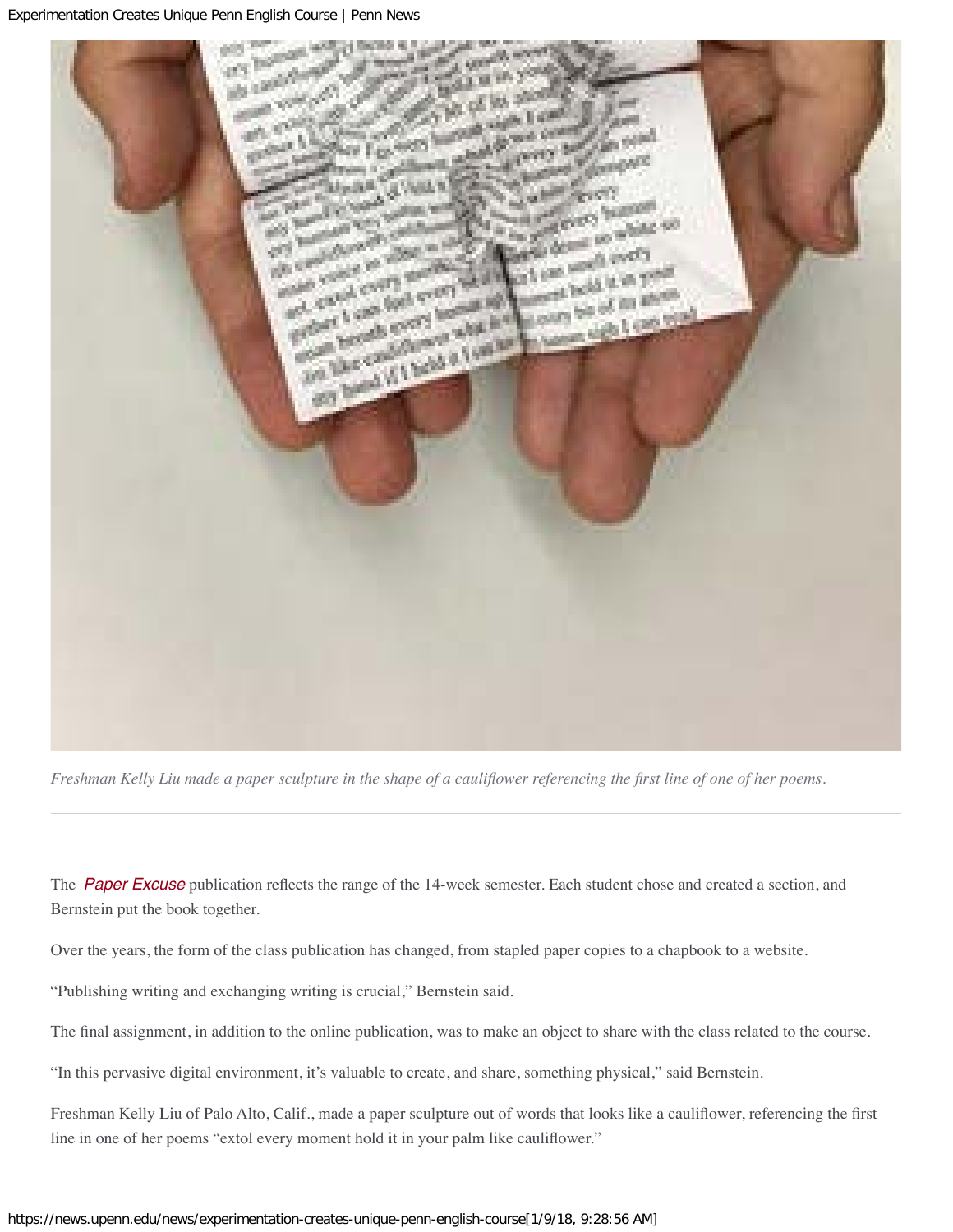Sophomore engineering student Justin Swirbul of Tuxedo Park, N.Y., used 3-D printing to create a wood puzzle, cutting the pieces with a saw, with poems visually arrayed on the top. He presented a puzzle piece to each student.